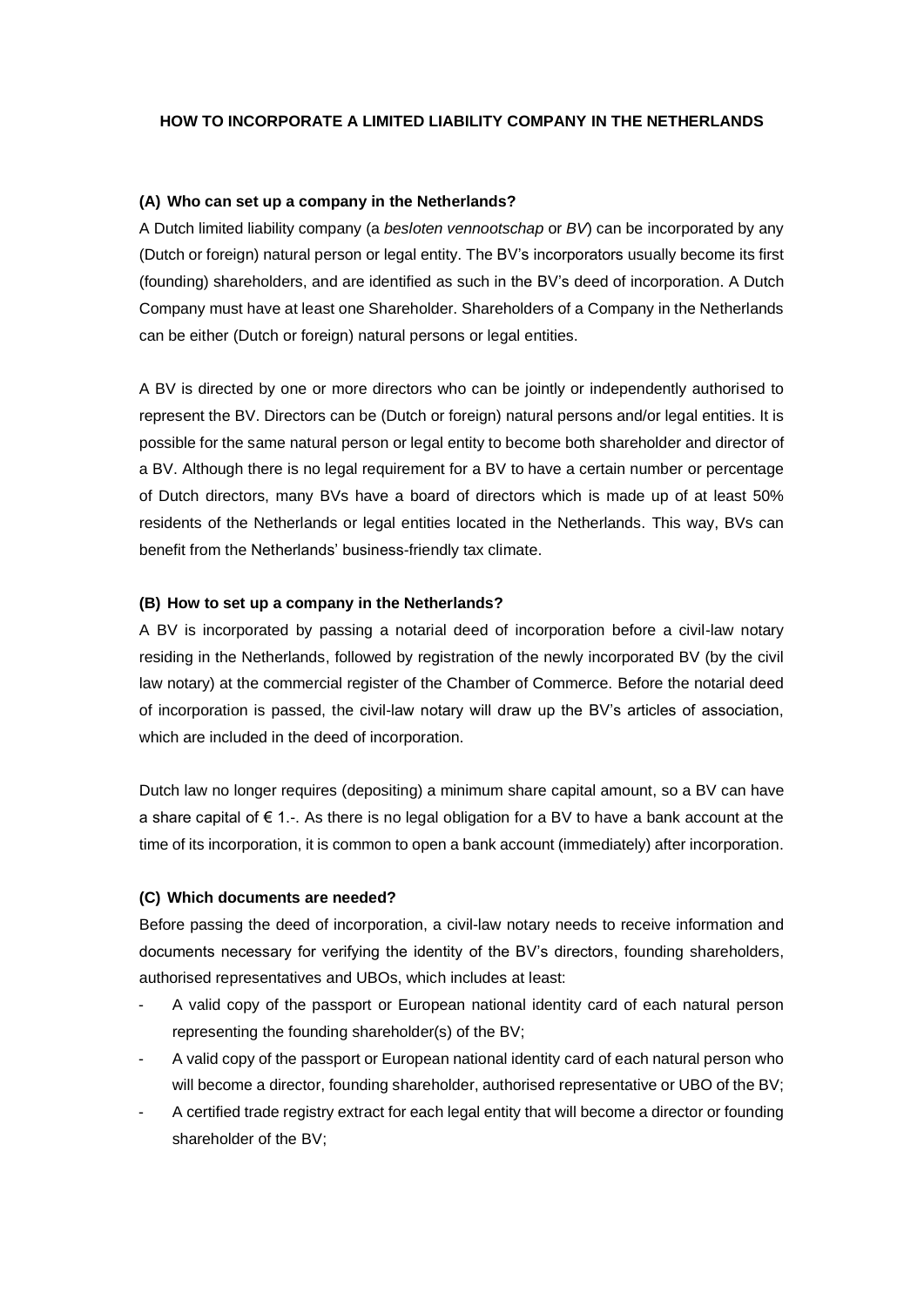- Proof that the BV is authorised to use its intended registered address as its registered address (such as a lease agreement).
- If the natural person that will become the BV's UBO is not its founding shareholder and/or director: a structure chart of the corporate structure of the BV, in order to identify and register the BV's UBO(s).

# **(D) Main obligations for the board of directors**

From the moment of incorporation of a BV, its directors are subject to several obligations under Dutch law. The most important of these obligations are:

- Keeping accounting records of the assets and liabilities of the BV, and storing the BV's books, documents and other data storage media for 7 years and in such a way that at all times the rights and obligations of the BV can be known.
- Drawing up the BV's annual accounts, which should be adopted by the BV's shareholder(s) and filed with the Chamber of Commerce within one year after the end of the BV's accounting year.

Of course there are many more obligations, but these obligations are particularly important since not meeting them can lead to personal liability of the BV's directors if the BV is later declared bankrupt.

# **(E) Articles of association**

Many provisions in Dutch corporate law are so called 'directory law', which means that it is possible to deviate from these provisions in a BV's articles of association (which are part of the deed of incorporation). It is possible (and very common) to include, for example, the following instruments in a BV's articles of association at the time of its incorporation:

- Limitations to the directors' powers to (independently) represent the BV.
- Limitations to the directors' powers to take certain (board) decisions without prior approval of the BV's shareholders.
- Requirements for being a director (e.g.: only residents of the Netherlands, only natural persons, etc.).
- Transfer restrictions which limit the shareholders' possibility to sell and transfer their shares to third parties (rather than the other shareholders).

# **(F) Incorporation timing and costs**

The timing depends on how soon the necessary information and documents are provided to the civil-law notary and on how long the civil-law notary needs to draw up the BV's articles of incorporation. A civil-law notary can usually incorporate a BV in a few days.

The average costs for incorporating and registering a BV amount to approximately  $\epsilon$  2,500.-.